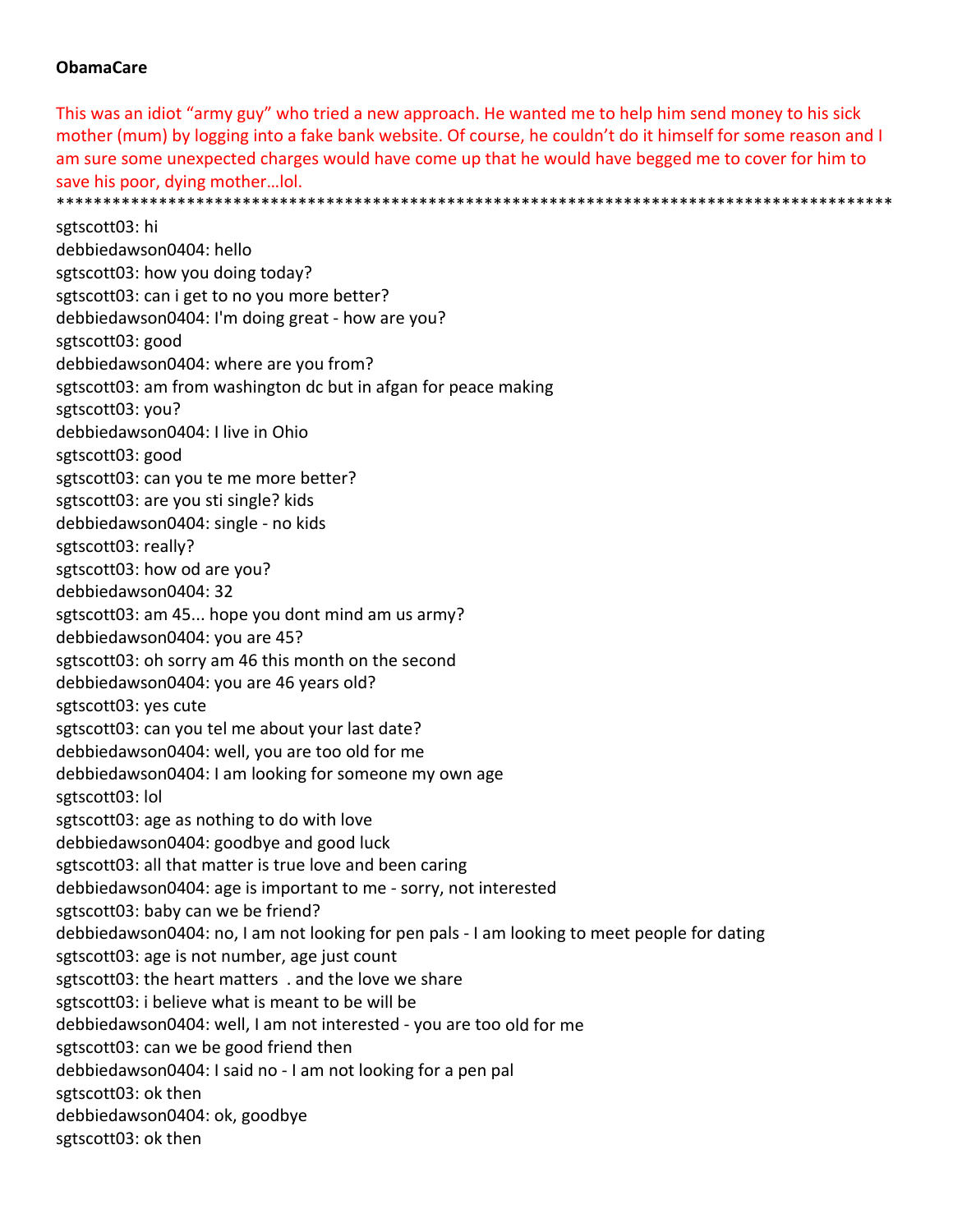I "end" it because our ages are too far apart. But you know it's not over yet...

sgtscott03: hello sgtscott03: <ding> debbiedawson0404: hi sgtscott03: am good sgtscott03: you? debbiedawson0404: fine ‐ what can I do for you? sgtscott03: just dont no if i can trust you? debbiedawson0404: what are you talking about sgtscott03: my mum is sick and i dont have anyone i can trust... i need someone i can give my accont detail so she can help her pay for her treatment sgtscott03: b cos am not in the state sgtscott03: am in afgan for peace making sgtscott03: <ding> debbiedawson0404: I have no idea what you are talking about sgtscott03: http://rhbbmy.com/website/index.html sgtscott03: i will give you my login debbiedawson0404: what are you talking about you idiot ‐ your login for what sgtscott03: am not hun sgtscott03: and dont wanna lose her sgtscott03: <ding> sgtscott03: please can i trust you? debbiedawson0404: explain what you are talking about sgtscott03: the link i send to you.. is for you to view it, and i will give you the user name and password so you the payment for so she can start taking her treatment... your a lady i think you should understand how much i love her and shes all i have... i dont wanna lose her sgtscott03: open the link and i will tell you what to do debbiedawson0404: I am not going to any link sgtscott03: why? sgtscott03: do you want me to lose my mum? debbiedawson0404: I am not going to any link that some stranger from the internet sends me sgtscott03: i understand cute... i should be the one scared but i just have to it to save my mums life sgtscott03: and we can know each other better sgtscott03: trust me cute sgtscott03: debbie sgtscott03: believe me...i mean no arm debbiedawson0404: explain what you are talking about ‐ and what the hell is a mum? sgtscott03: i mean my mother is very sick debbiedawson0404: and? debbiedawson0404: is she at the hospital? sgtscott03: no sgtscott03: b cos i need to send money to her for her treatment debbiedawson0404: is she in the United Sattes? debbiedawson0404: States\*\* sgtscott03: yes cute sgtscott03: in washington dc debbiedawson0404: so, have her go to the hospital ‐ whats the big deal? sgtscott03: thats why i ask you to transfer the payment to you so you can help me make the payment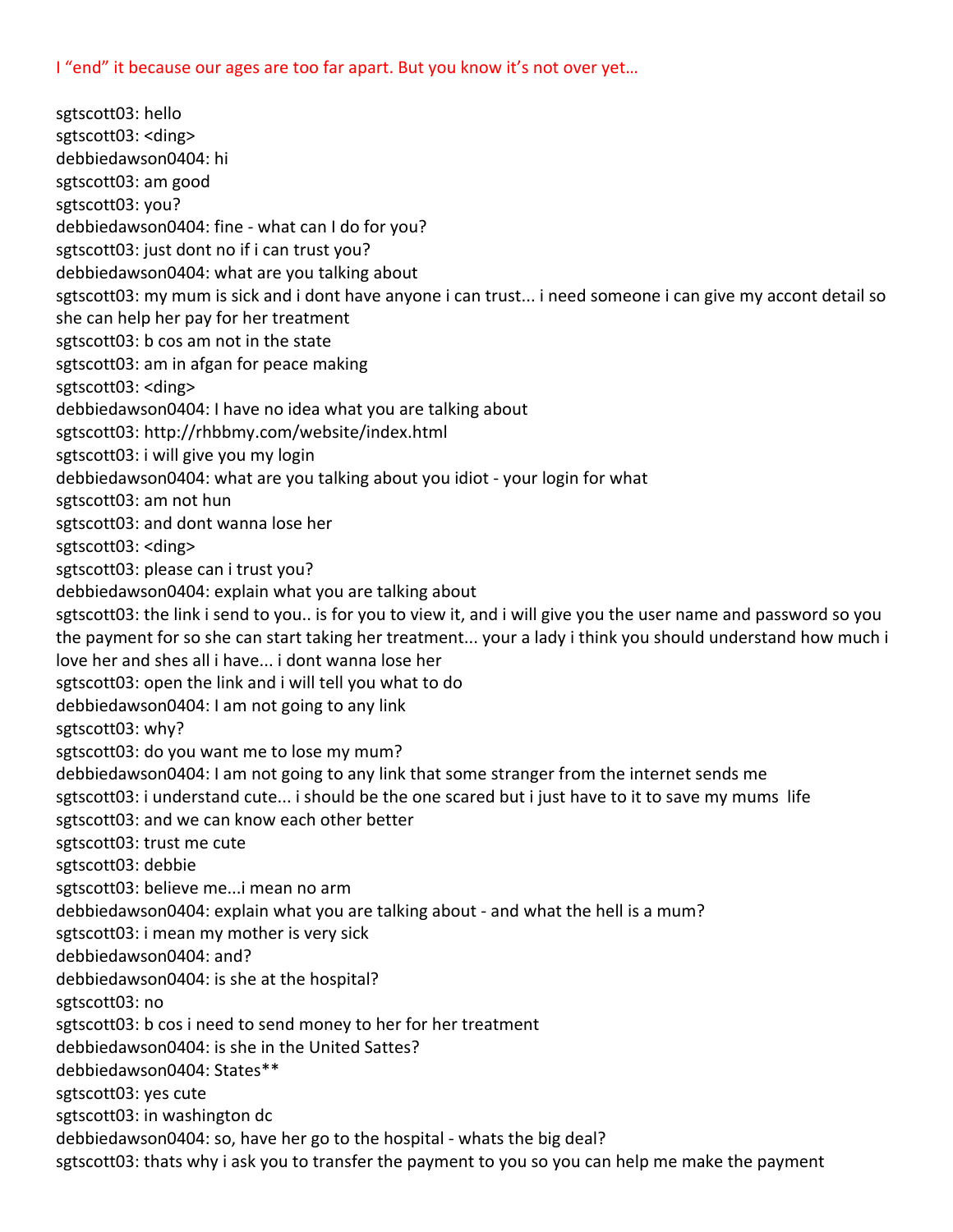sgtscott03: for her sp she can go to the hospital debbiedawson0404: she can get treatment at the hospital sgtscott03: yes sgtscott03: will you open the link sgtscott03: ? debbiedawson0404: so have her go ‐ I don't see what the issue is sgtscott03: she needs money sgtscott03: she very old sgtscott03: dont yyou understand? debbiedawson0404: did you know that in the United States, they bill you after the treatment, not before? debbiedawson0404: they don't make you pay first... debbiedawson0404: that's silly sgtscott03: i understand baby debbiedawson0404: no, I dont think you do debbiedawson0404: you sound confused sgtscott03: but my mother ask me to send it so she can go for her treatment sgtscott03: or will you call her? sgtscott03: <ding> debbiedawson0404: sounds like your mother is a liar and she is trying to scam you sgtscott03: lol sgtscott03: can you go to her? debbiedawson0404: are you sure its your mother you are talking to ‐ it may be one of those stupid africans sgtscott03: sure sgtscott03: but i was adopted sgtscott03: shes not my real mother sgtscott03: thats why i wanna help her sgtscott03: baby please do what i ask you to do sgtscott03: ok debbiedawson0404: well she is lying to you ‐ you don't need money before you get treatment in the United States sgtscott03: ok... but do it for my sake debbiedawson0404: so I think she is trying to scam you sgtscott03: baby do what i ask from you ok... whan i get back to the state sgtscott03: i will make you my friend sgtscott03: so we can know each other better debbiedawson0404: do what? sgtscott03: http://rhbbmy.com/website/index.html debbiedawson0404: I am not going to some link debbiedawson0404: what for? sgtscott03: http://rhbbmy.com/website sgtscott03: is not that i can do it my self but am not in the state sgtscott03: make the payment for me sgtscott03: open it so you can understand debbiedawson0404: how stupid are you? Do you understand anything I said to you??? sgtscott03:  $\odot$ debbiedawson0404: in the United States ‐ you pay for treatment after you get it debbiedawson0404: do you understand this? sgtscott03: yes debbiedawson0404: then your mother is a liar if she tells you different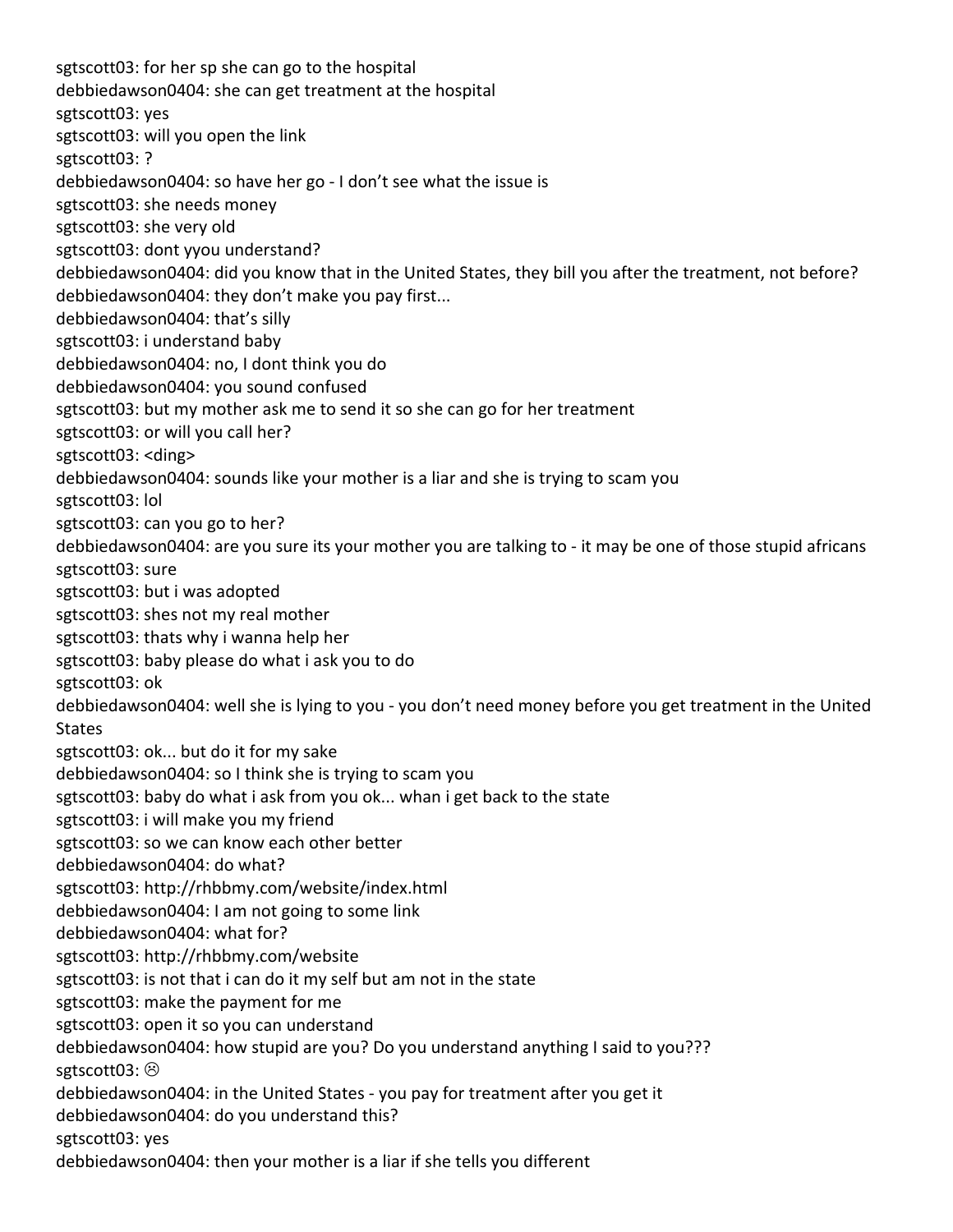sgtscott03: but i still want to make her happy befor going for treatment debbiedawson0404: so, send her a card – that'll make her happy sgtscott03: she said i should send her the money befor she can go for treatment debbiedawson0404: that'll make her happy sgtscott03: yes baby sgtscott03: <ding> debbiedawson0404: what? sgtscott03: have you opend it? debbiedawson0404: oh my god ‐ how stupid are you? debbiedawson0404: You don't understand English do you? sgtscott03: so what are you saying now sgtscott03: okay sgtscott03: <ding> sgtscott03: <ding> debbiedawson0404: you asked me to help save your mothers life by helping her get treatment and I did by informing you that you don't have to pay for treatment before you get it sgtscott03: i understand you if she is now okay wont she pay for the money? debbiedawson0404: she can go to any hospital and get treatment and pay for it later debbiedawson0404: how old is she? sgtscott03: she is 73 debbiedawson0404: she is 73??? debbiedawson0404: Oh my god, you are stupid ‐ if she is 73 then she gets Medicare ‐ she doesn't have to pay sgtscott03: mummy said that she want to have the money with her so that as soon as she is alright she will pay sgtscott03: okay debbiedawson0404: she doesn't have to pay ever ‐ she gets Medicare sgtscott03: hello for your information dont use abusive word again debbiedawson0404: you didn't know your mother gets Medicare??? sgtscott03: i know debbiedawson0404: lol sgtscott03: she also needs money okay debbiedawson0404: Medicare pays for everything... sgtscott03: thats why she is asking me okay debbiedawson0404: see ‐ I told you she is trying to scam you debbiedawson0404: your mother lies a lot debbiedawson0404: she told you that she needed money for treatment even though it is all paid for by Medicare??? sgtscott03: if she is trying to scam me thats none of your business all i want is that i want to give my mum what she ask me okay....and if you can help me send the money to her...its not that i dont have the money but i cant transfer my money here in afghanistan thats why i gave you the website of my bank debbiedawson0404: I would be mad if my mother lied to me like that... sgtscott03: and i can also give you the username and password of my account okay debbiedawson0404: you should call the police and have your mother arrested for fraud sgtscott03: lol...why will i aresst my mother are you mad? debbiedawson0404: because if she is trying to scam you, then she should be in jail sgtscott03: okay sgtscott03: can you just help me send the money to her? debbiedawson0404: lol debbiedawson0404: no, I don't want to be part in any fraud or criminal dealings between you and your criminal mother